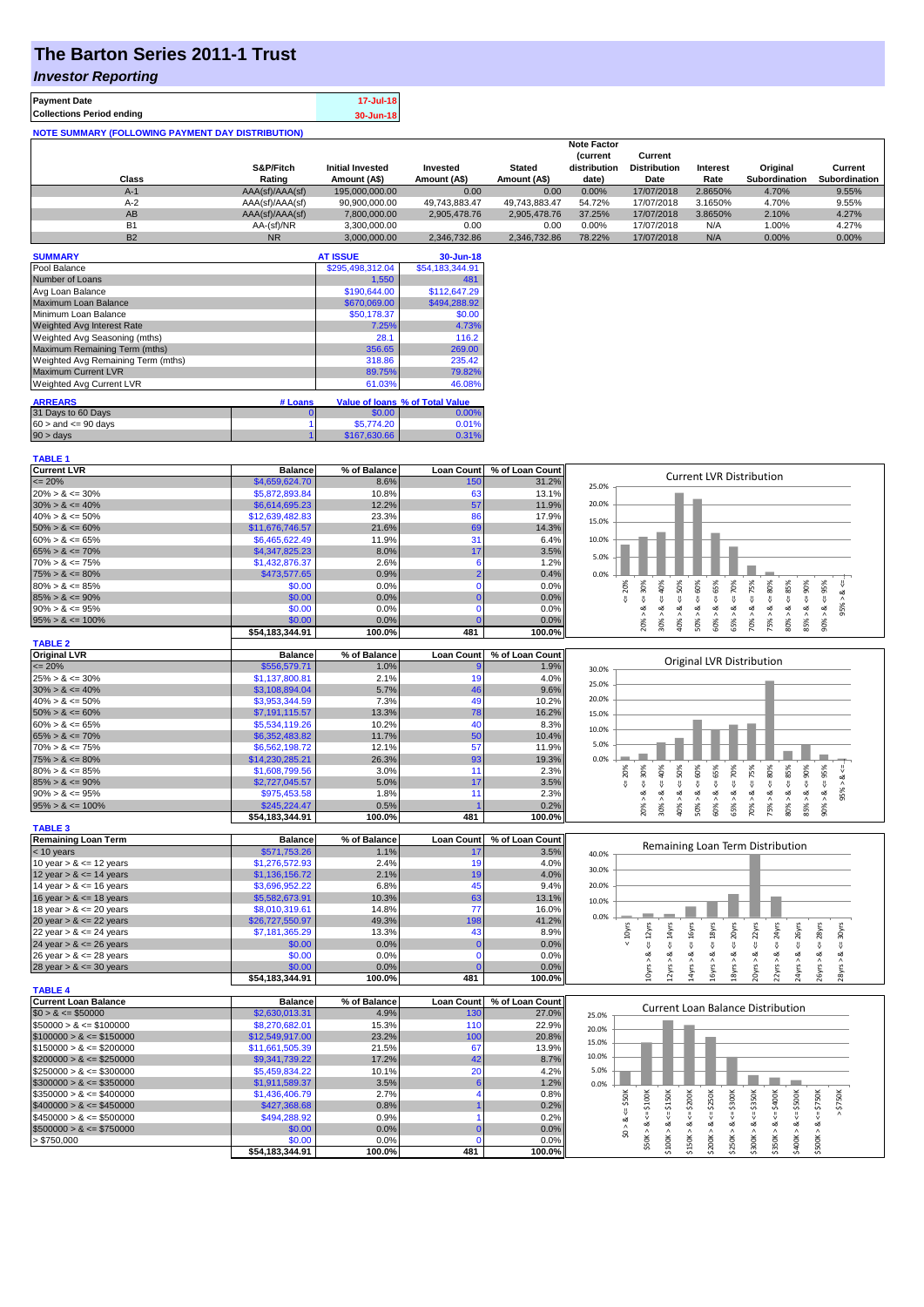# **The Barton Series 2011-1 Trust**

#### *Investor Reporting*

| <b>Payment Date</b>                                                       |                                    | 17-Jul-18             |                          |                          |                                                                                                                                                                     |
|---------------------------------------------------------------------------|------------------------------------|-----------------------|--------------------------|--------------------------|---------------------------------------------------------------------------------------------------------------------------------------------------------------------|
| <b>Collections Period ending</b>                                          |                                    | 30-Jun-18             |                          |                          |                                                                                                                                                                     |
| <b>TABLE 5</b>                                                            |                                    |                       |                          |                          |                                                                                                                                                                     |
| <b>Loan Seasoning</b>                                                     | <b>Balance</b>                     | % of Balance          | <b>Loan Count</b>        | % of Loan Count          | Loan Seasoning Distribution                                                                                                                                         |
| $= 6$ mths<br>$> 8 \le 12$ mth                                            | \$0.00<br>\$0.00                   | 0.0%<br>0.0%          | $\mathbf 0$              | 0.0%<br>0.0%             | 40.0%<br>35.0%                                                                                                                                                      |
| $12 > 8 \le 18$ mths                                                      | \$0.00                             | 0.0%                  | $\mathbf 0$              | 0.0%                     | 30.0%                                                                                                                                                               |
| $18 > 8 \le 24$ mths                                                      | \$0.00                             | 0.0%                  | $\Omega$                 | 0.0%                     | 25.0%                                                                                                                                                               |
| $2 > 8 \le 3$ years                                                       | \$0.00                             | 0.0%                  |                          | 0.0%                     | 20.0%<br>15.0%                                                                                                                                                      |
| $3 > 8 \le 4$ years                                                       | \$0.00<br>\$0.00                   | 0.0%<br>0.0%          | 0<br>$\Omega$            | 0.0%<br>0.0%             | 10.0%                                                                                                                                                               |
| $4 > 8 \le 5$ years<br>$5 > 8 \le 6$ years                                | \$0.00                             | 0.0%                  | $\Omega$                 | 0.0%                     | 5.0%                                                                                                                                                                |
| $6 > 8 \le 7$ years                                                       | \$0.00                             | 0.0%                  | $\Omega$                 | 0.0%                     | 0.0%                                                                                                                                                                |
| $7 > 8 \le 8$ years                                                       | \$7,408,467.64                     | 13.7%                 | 46                       | 9.6%                     | <= 10 years<br>6 mths<br>$> 8$ <= 12 mth<br>$\leq$ 18 mths<br>24 mths<br>$<=$ 3 years<br>& $<-7$ years<br>$<=5$ years                                               |
| $8 > 8 \le 9$ years                                                       | \$19,581,306.92                    | 36.1%                 | 144                      | 29.9%                    | $\stackrel{\scriptscriptstyle \text{II}}{\mathsf{v}}$                                                                                                               |
| $9 > 8 \le 10$ years<br>$> 10$ years                                      | \$11,191,280.60<br>\$16,002,289.75 | 20.7%<br>29.5%        | 101<br>190               | 21.0%<br>39.5%           | $7 > 8 <$ = 8 years<br>$8 > 8 < = 9$ years<br>$3 > 8$ <= 4 years<br>$5 > 8 < 6$ years<br>$12 > 8$<br>$18 > 8$<br>$9 - 8$<br>$\hat{\circ}$<br>$\hat{z}$<br>$\hat{4}$ |
|                                                                           | \$54,183,344.91                    | 100.0%                | 481                      | 100.0%                   |                                                                                                                                                                     |
| <b>TABLE 6</b>                                                            |                                    |                       |                          |                          |                                                                                                                                                                     |
| Postcode Concentration (top 10 by value)<br>5700                          | <b>Balance</b><br>\$1,980,992.39   | % of Balance<br>3.7%  | <b>Loan Count</b><br>21  | % of Loan Count<br>4.4%  | Geographic Distribution                                                                                                                                             |
| 2905                                                                      | \$1,583,238.46                     | 2.9%                  | 10                       | 2.1%                     | 0.7%<br>16.0%                                                                                                                                                       |
| 2617                                                                      | \$1,415,451.60                     | 2.6%                  |                          | 1.5%                     |                                                                                                                                                                     |
| 2602                                                                      | \$1,214,579.61                     | 2.2%                  | 8                        | 1.7%                     | 5.9%                                                                                                                                                                |
| 5162<br>5159                                                              | \$1,157,415.08<br>\$1,137,526.29   | 2.1%<br>2.1%          | 12<br>8                  | 2.5%<br>1.7%             |                                                                                                                                                                     |
| 2614                                                                      | \$1,071,744.91                     | 2.0%                  |                          | 1.5%                     | 52.6%                                                                                                                                                               |
| 2620                                                                      | \$1,054,173.14                     | 1.9%                  | 8                        | 1.7%                     |                                                                                                                                                                     |
| 2615                                                                      | \$1,045,840.51                     | 1.9%                  | 10                       | 2.1%                     | 24.8%                                                                                                                                                               |
| 5108                                                                      | \$990,420.39                       | 1.8%                  | 8                        | 1.7%                     |                                                                                                                                                                     |
| <b>TABLE 7</b>                                                            |                                    |                       |                          |                          | ACT NSW WA Other<br>$\blacksquare$ SA                                                                                                                               |
| <b>Geographic Distribution</b>                                            | <b>Balance</b>                     | % of Balance          | Loan Count               | % of Loan Count          |                                                                                                                                                                     |
| <b>Australian Capital Territory</b><br>New South Wales                    | \$13,411,872.92<br>\$3,217,002.98  | 24.8%<br>5.9%         | 93<br>22                 | 19.3%<br>4.6%            |                                                                                                                                                                     |
| Northern Territory                                                        | \$0.00                             | 0.0%                  | 0                        | 0.0%                     | Metro / Non-Metro / Inner City Distribution                                                                                                                         |
| Queensland                                                                | \$0.00                             | 0.0%                  | $\mathbf 0$              | 0.0%                     | 0.7%<br>15.8%                                                                                                                                                       |
| South Australia                                                           | \$28,510,808.90                    | 52.6%                 | 294                      | 61.1%                    |                                                                                                                                                                     |
| Tasmania<br>Victoria                                                      | \$0.00<br>\$376,610.71             | 0.0%<br>0.7%          | $\Omega$<br>-5           | 0.0%<br>1.0%             |                                                                                                                                                                     |
| Western Australia                                                         | \$8,667,049.40                     | 16.0%                 | 67                       | 13.9%                    |                                                                                                                                                                     |
|                                                                           | \$54,183,344.91                    | 100.0%                | 481                      | 100.0%                   |                                                                                                                                                                     |
| <b>TABLE 8</b>                                                            |                                    |                       |                          |                          |                                                                                                                                                                     |
| Metro/Non-Metro/Inner-City<br>Metro                                       | <b>Balance</b><br>\$45,223,202.11  | % of Balance<br>83.5% | <b>Loan Count</b><br>396 | % of Loan Count<br>82.3% | 83.5%                                                                                                                                                               |
| Non-metro                                                                 | \$8,565,047.13                     | 15.8%                 | 82                       | 17.0%                    |                                                                                                                                                                     |
| Inner city                                                                | \$395,095.67                       | 0.7%                  |                          | 0.6%                     | ■ Metro<br>Non-metro Inner city                                                                                                                                     |
|                                                                           | \$54,183,344.91                    | 100.0%                | 481                      | 100.0%                   |                                                                                                                                                                     |
| <b>TABLE 9</b><br><b>Property Type</b>                                    | <b>Balance</b>                     | % of Balance          | <b>Loan Count</b>        | % of Loan Count          |                                                                                                                                                                     |
| <b>Residential House</b>                                                  | \$49,958,670.05                    | 92.2%                 | 441                      | 91.7%                    | <b>Occupancy Type Distribution</b>                                                                                                                                  |
| <b>Residential Unit</b>                                                   | \$4,224,674.86                     | 7.8%                  | 40                       | 8.3%                     | 5.1%                                                                                                                                                                |
| Rural                                                                     | \$0.00                             | 0.0%                  | 0                        | 0.0%                     |                                                                                                                                                                     |
| Semi-Rural                                                                | \$0.00<br>\$54,183,344.91          | 0.0%<br>100.0%        | $\Omega$<br>481          | 0.0%<br>100.0%           |                                                                                                                                                                     |
| <b>TABLE 10</b>                                                           |                                    |                       |                          |                          |                                                                                                                                                                     |
| <b>Occupancy Type</b>                                                     | <b>Balance</b>                     | % of Balance          | Loan Count               | % of Loan Count          |                                                                                                                                                                     |
| Owner Occupied                                                            | \$51,428,172.03                    | 94.9%                 | 453                      | 94.2%                    |                                                                                                                                                                     |
| Investment                                                                | \$2,755,172.88<br>\$54,183,344.91  | 5.1%<br>100.0%        | 28<br>481                | 5.8%<br>100.0%           |                                                                                                                                                                     |
| <b>TABLE 11</b>                                                           |                                    |                       |                          |                          | 94.9%                                                                                                                                                               |
| <b>Employment Type Distribution</b>                                       | <b>Balance</b>                     | % of Balance          | <b>Loan Count</b>        | % of Loan Count          | Owner Occupied<br>Investment                                                                                                                                        |
| Contractor                                                                | \$645,237.26                       | 1.2%                  |                          | 1.5%                     |                                                                                                                                                                     |
| Pay-as-you-earn employee (casual)<br>Pay-as-you-earn employee (full time) | \$1,271,572.02<br>\$43,245,102.45  | 2.3%<br>79.8%         | 11<br>365                | 2.3%<br>75.9%            | <b>LMI Provider Distribution</b>                                                                                                                                    |
| Pay-as-you-earn employee (part time)                                      | \$3,834,887.33                     | 7.1%                  | 43                       | 8.9%                     | 6.2%                                                                                                                                                                |
| Self employed                                                             | \$2,059,547.82                     | 3.8%                  | 18                       | 3.7%                     |                                                                                                                                                                     |
| No data                                                                   | \$3,126,998.03                     | 5.8%                  | 37                       | 7.7%                     |                                                                                                                                                                     |
| <b>TABLE 12</b>                                                           | \$54,183,344.91                    | 100.0%                | 481                      | 100.0%                   |                                                                                                                                                                     |
| <b>LMI Provider</b>                                                       | <b>Balance</b>                     | % of Balance          | <b>Loan Count</b>        | % of Loan Count          |                                                                                                                                                                     |
| QBE                                                                       | \$50,826,420.29                    | 93.8%                 | 463                      | 96.3%                    |                                                                                                                                                                     |
| Genworth                                                                  | \$3,356,924.62                     | 6.2%                  | 18                       | 3.7%                     |                                                                                                                                                                     |
| <b>TABLE 13</b>                                                           | \$54,183,344.91                    | 100.0%                | 481                      | 100.0%                   | 93.8%                                                                                                                                                               |
| <b>Arrears</b>                                                            | <b>Balance</b>                     | % of Balance          | Loan Count               | % of Loan Count          |                                                                                                                                                                     |
| <= 0 days                                                                 | \$51,914,070.14                    | 95.8%                 | 46                       | 96.7%                    | $\blacksquare$ QBE<br>Genworth                                                                                                                                      |
| $0 >$ and $\leq 30$ days                                                  | \$2,095,869.91                     | 3.9%                  | 14                       | 2.9%                     |                                                                                                                                                                     |
| $30 >$ and $\leq 60$ days<br>$60 >$ and $\leq 90$ days                    | \$0.00<br>\$5,774.20               | 0.0%<br>0.0%          | 0                        | 0.0%<br>0.2%             | Interest Rate Type Distribution                                                                                                                                     |
| $90 > \text{days}$                                                        | \$167,630.66                       | 0.3%                  |                          | 0.2%                     | 18.8%                                                                                                                                                               |
|                                                                           | \$54,183,344.91                    | 100.0%                | 481                      | 100.0%                   |                                                                                                                                                                     |
| <b>TABLE 14</b>                                                           |                                    |                       |                          |                          |                                                                                                                                                                     |
| <b>Interest Rate Type</b>                                                 | <b>Balance</b><br>\$44,014,282.14  | % of Balance<br>81.2% | Loan Count<br>400        | % of Loan Count<br>83.2% |                                                                                                                                                                     |
| Variable<br>Fixed                                                         | \$10,169,062.77                    | 18.8%                 | 81                       | 16.8%                    |                                                                                                                                                                     |
|                                                                           | \$54,183,344.91                    | 100.0%                | 481                      | 100.0%                   |                                                                                                                                                                     |
| <b>TABLE 15</b>                                                           |                                    |                       |                          |                          | 81.2%                                                                                                                                                               |
| <b>Weighted Ave Interest Rate</b><br><b>Fixed Interest Rate</b>           | <b>Balance</b><br>4.33%            | <b>Loan Count</b>     |                          |                          | Variable Fixed                                                                                                                                                      |